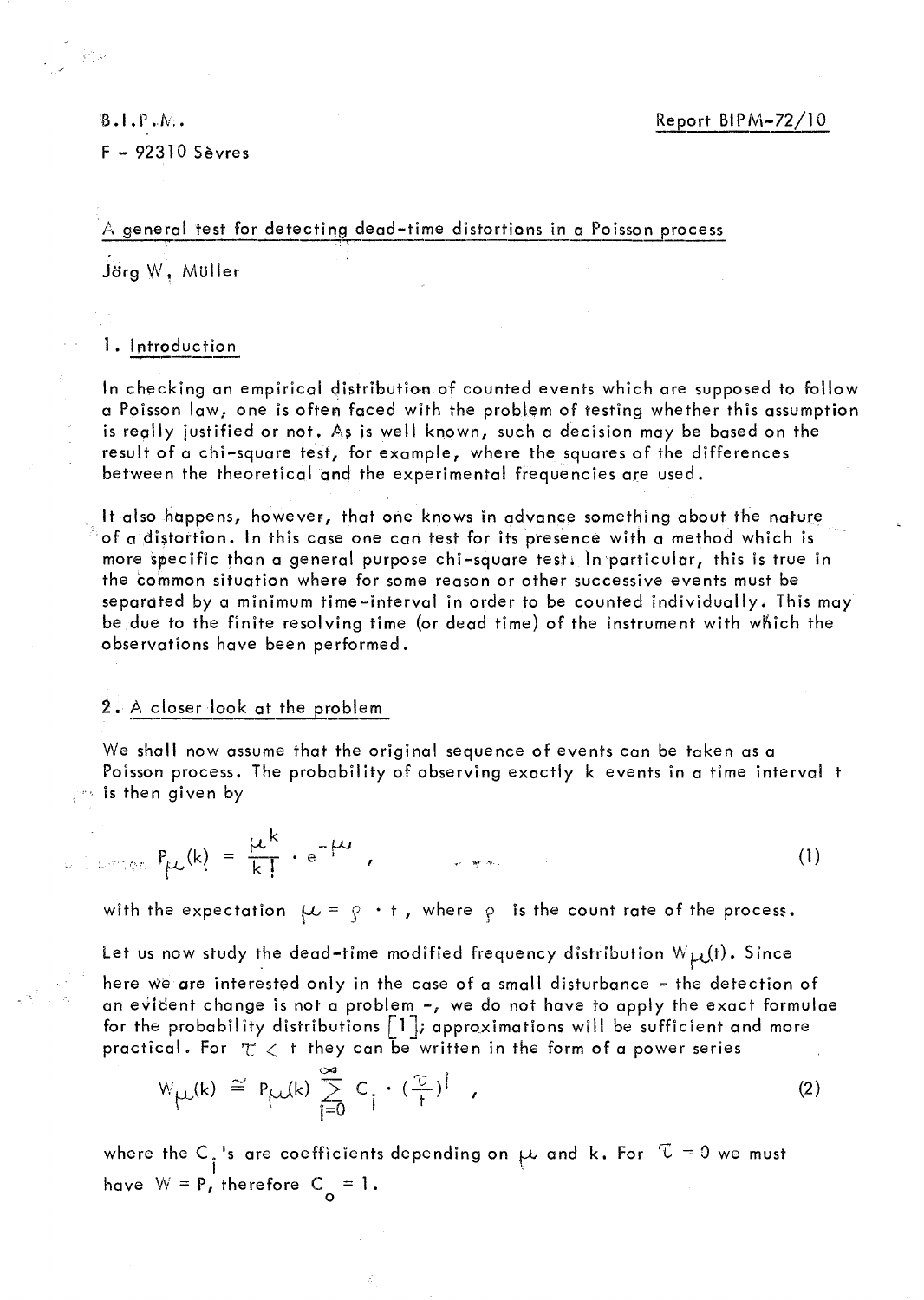we are considering here, the higher orders are negligible. For the present problem we may therefore write

$$
W_{\mu\nu}(k) \cong P_{\mu\nu}(k) \left\{ 1 + C_1 \cdot \frac{\tau}{t} \right\} \qquad (3)
$$

where C<sub>1</sub> can be easily determined to be  $\lceil 2 \rceil$ 

$$
C_1 = k(\rho t - k + 1). \tag{4}
$$

Since  $\mu$ , the true mean number of counts in t, and x, the experimental mean of k, are related to first order in  $\rho \tau$  by

$$
\mu \cong \varkappa (1 + \rho \tau) \qquad (5)
$$

we can also write equation (1) in the form (  $\varphi^{\tau}$   $\ll$  1)

$$
P_{\mu}(k) \cong \frac{1}{k!} \left[ x(1 + \rho \tau) \right]^{k} \cdot e^{-x} \cdot e^{-x \cdot \rho \tau}
$$
  

$$
= P_{x}(k) \cdot (1 + k \cdot \rho \tau) \cdot (1 - x \cdot \rho \tau)
$$
  

$$
= P_{x}(k) \left[ 1 + \rho \tau (k - x) \right] \quad .
$$
 (6)

When combined with  $(3)$  and  $(4)$ , this yields

$$
W_{\mu\mu}(k) \cong P_{\mathcal{R}}(k) \left[ 1 + \rho \mathcal{L}(k - \mathcal{R}) \right] \left\{ 1 + \frac{\mathcal{L}}{t} k (\rho t - k + 1) \right\}
$$
  
=  $P_{\mathcal{R}}(k) \left\{ 1 + \frac{\mathcal{L}}{t} \left[ \rho t (k - \mathcal{R}) + k (\rho t - k + 1) \right] \right\}$ .

Finally, by applying (5) we obtain (always to first order)

$$
W_{\mu}(k) \cong P_{\mathcal{H}}(k) \left\{ 1 + \frac{\tau}{t} \left[ k - (k - \mathcal{H})^2 \right] \right\} \quad . \tag{7}
$$

It is easy to verify that this approximate probability distribution is still normalized in the sense that

$$
\sum_{k=0}^{\infty} W_{\mu}(k) = 1.
$$

Again, this obviously neglects the fact that k cannot exceed the value  $t/\mathcal{I} + l$ , but since  $\mathbb{T} \ll$  t, this is consistent with our previous assumption of small dead–time losses.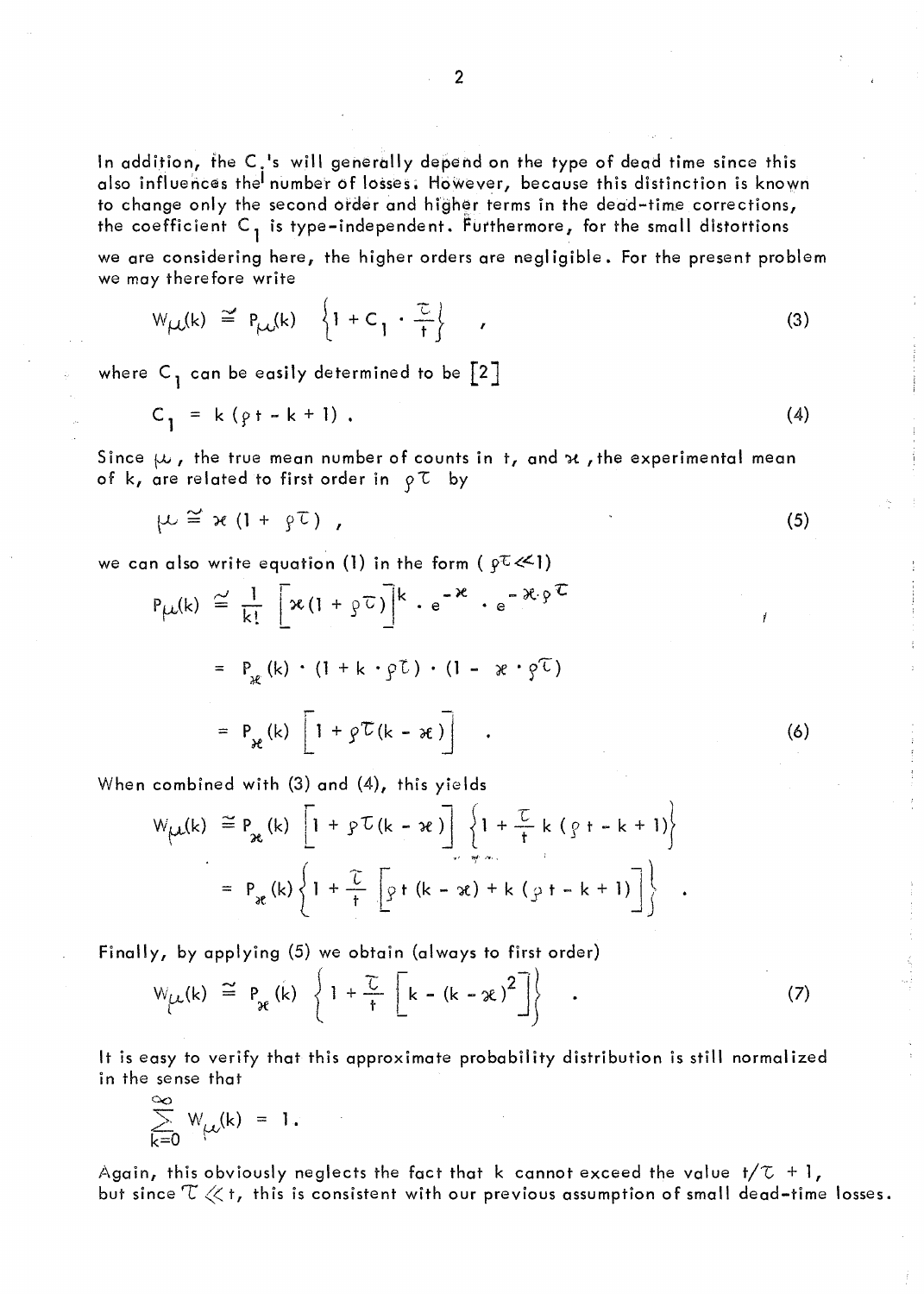The form of (7) shows that the points where the original and the modified distributions cross do not depend on the value of  $\tau$ , since  $W_{\mu\nu}(k) = P_{\nu\tau}(k)$ requires that

$$
k - (k - \varkappa)^2 = 0
$$

having the solutions

 $k = \infty + \frac{1}{2} + \sqrt{x + \frac{1}{4}}$ .  $(8)$ 

These two values are the limits of the range of the integers k in which the frequency of occurrence is expected to be augmented by the presence of a dead time. Thereby the hypothetical original frequency distribution, with which the empirical values are compared, is assumed to be Poissonian with an average value equal to the experimentally observed mean. Here again, therefore, the numerical value of the dead time is not required; it is sufficient to know that it is small.

The interesting feature of this approach lies in the fact that (8) allows us to predict the sign of the eventual deviations that an empirical frequency distribution may show with respect to a calculated Poisson law. By means of a simple sign test it is then possible to decide whether the prediction is verified or not by the observations, since in the absence of a definite dead-time distortion the deviations would be positive or negative with equal probability.

## 3. Application

As a practical example we apply these results to the famous experiment of Rutherford and Geiger  $\lceil 3 \rceil$  where the number  $k$  of scintillations, produced by the alpha particles from  $\frac{10}{210}$ Po on a screen of ZnS, were counted within time intervals of 7.5 s each. Table 1 reproduces their datavin a form suitable for our purpose, where  $F(k)$  are the experimental frequencies for exactly  $k$  events, and  $N$  their sum. For comparison, the Poisson probabilities  $P_{\infty}(k)$  are also calculated, where the empirical mean is taken as\*

$$
\mathcal{R} = \frac{\sum k \cdot F(k)}{\sum F(k)} = \frac{10.097}{2.608} = 3.871.55
$$

\* For the total number of observed alphas, the number 10 094 is often found in the literature (e.g.  $\lceil 4 \rceil$  and  $\lceil 5 \rceil$ ), which is at variance with the original data  $\lceil 3 \rceil$ . In the notation of Table 1, the discrepancy is due to a replacement of  $F(13) = F(14) = 1$  by  $F(12) = 2$ .

 $\frac{1}{\sqrt{2}}\left(1-\frac{1}{2}\log\frac{2\pi}{\lambda}\right)$ 

Labor Mor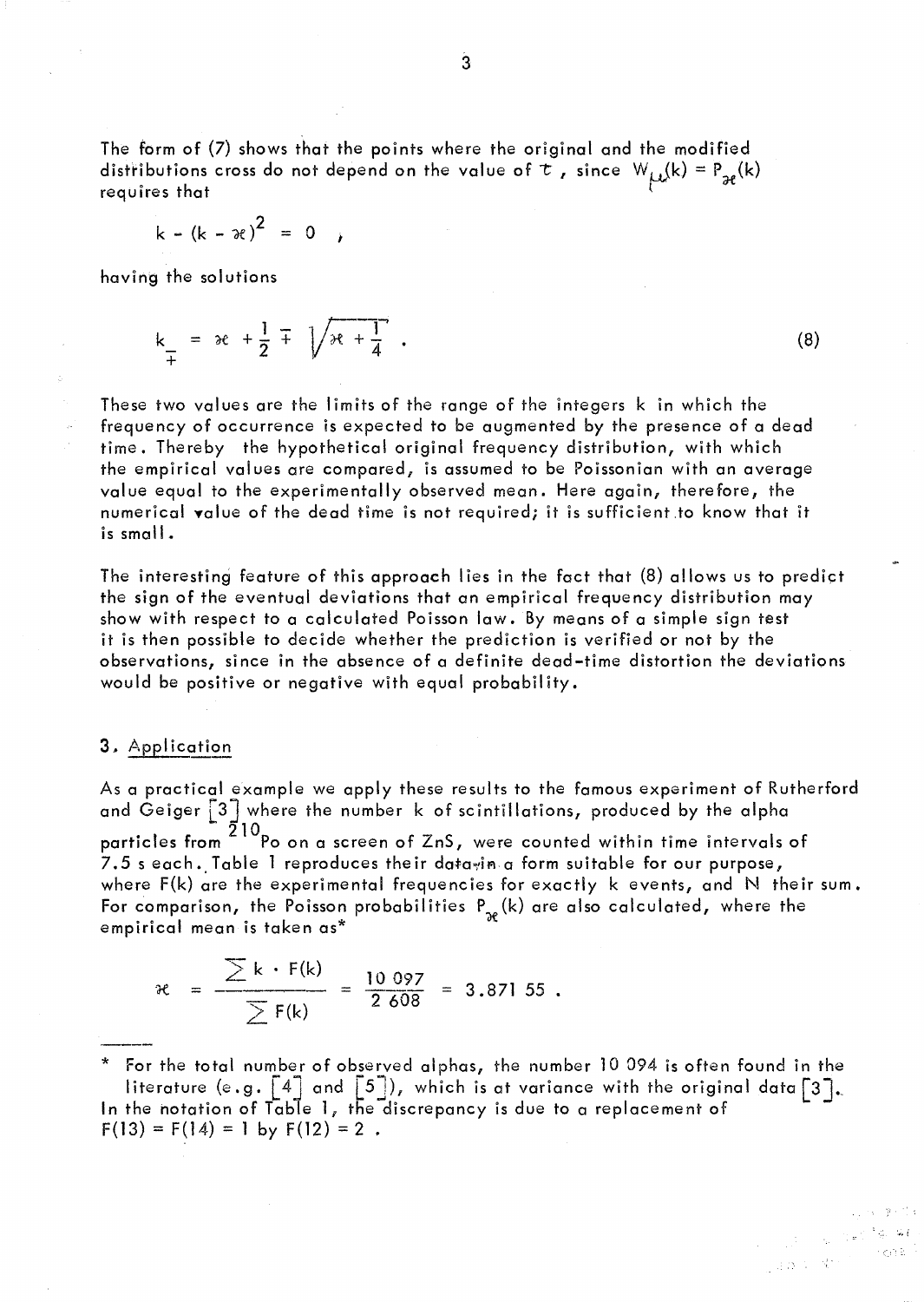| $\mathsf k$    | F(k) | $G(k) =$<br>$N \cdot P_{x(k)}$ | sign of difference F-G<br>predicted<br>ačtual |   |
|----------------|------|--------------------------------|-----------------------------------------------|---|
| $\mathbf 0$    | 57   | 54                             | $+$                                           |   |
| 1              | 203  | 210                            |                                               |   |
| $\overline{2}$ | 383  | 407                            |                                               |   |
| k              |      |                                |                                               |   |
| $\mathsf 3$    | 525  | 525                            | (zero)<br>$+$                                 |   |
| $\overline{4}$ | 532  | 508                            | $\ddotmark$<br>$+$                            |   |
| 5              | 408  | 394                            | $+$<br>$+$                                    |   |
| 6              | 273  | 254                            | $\ddot{}$<br>$\div$                           |   |
| $\mathbf{k}_+$ |      |                                |                                               |   |
| $\overline{7}$ | 139  | 141                            |                                               |   |
| 8              | 45   | 68                             |                                               |   |
| 9              | 27   | 29                             |                                               |   |
| $\geqslant$ 10 | 16   | 17                             |                                               | ļ |
| $N = 2,608$    |      | (2 607)                        |                                               |   |

Table 1: Evidence for a dead-time distortion in the Rutherford-Geiger data  $\lceil 3 \rceil$ . The theoretical frequency G is rounded to the nearest integer. Only for k=O the signs of the actual and predicted differences do not agree.

According to (8), the "c ritical" values of k are thus given by

 $k \text{ } \cong 2.3$  and  $k_{\perp} \cong 6.4$ .

It is evident from Table 1 that the prediction of the sign of the deviation from a pure Poisson distribution, as based on this model, is quite successful: the signs turn out to be correct in 9 out of 10 cases.

A simple sign test, based on the binomial distribution with probability 0.5, now shows that the chance R for such a good (or an even better) agreement to happen by chance is only

$$
R = (\frac{1}{2})^{10} \left[ (\frac{10}{10}) + (\frac{10}{9}) \right] = 2^{-10} \cdot 11 \approx 1.1\% .
$$

This seems to be a reasonable confidence level to permit the conclusion that the observed deviations cannot be random. On the contrary, the data are clearly distorted by a dead time, although they are often presented in textbooks on

4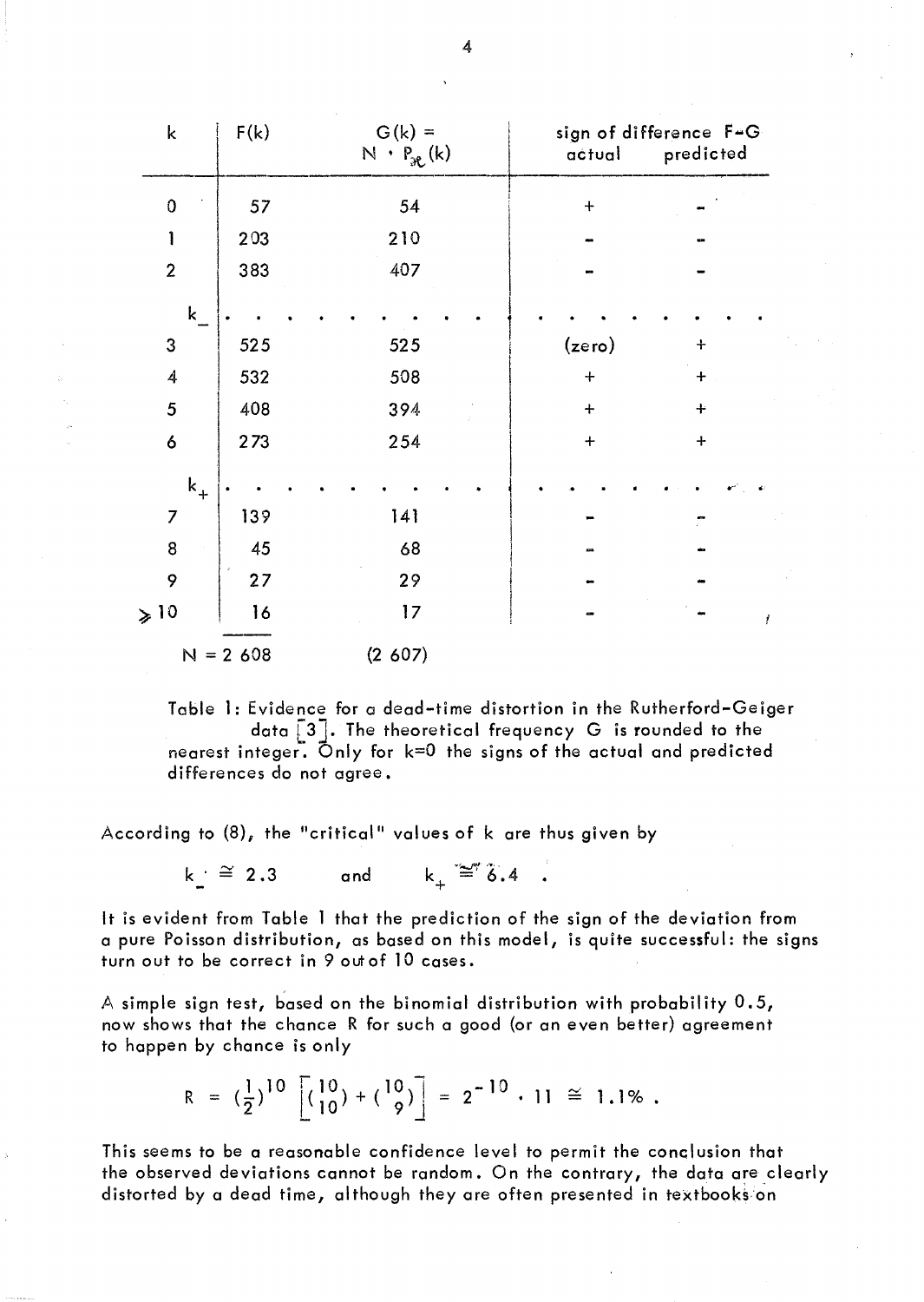mathematical statistics as an illustration for the Po isson process. As a matter of fact, a test based on the chi-square distribution, when applied to these data  $\lceil 4 \rceil$ , yields a fair agreement with a pure Poisson distribution ( $R \cong 17\%$ ), but even here the situation is hardly "very satisfactory"  $\lceil 6 \rceil$ . This shows only that the comparison is not specific enough, which is not too surprising in our case since any information about the sign of the deviations is thereby lost.

Finally, to reinforce the argument, one can also try to determine the dead time  $\tau$ involved in this experiment. In doing so, a value of

$$
\mathcal{L} = (0.05 \pm 0.03) \; \text{s}
$$

is obtained, which is certainly an acceptable value for the resolving time of Dr. Geiger's eye - assuming that it was he, as the younger, who actually made the observations.

### 4. Additional remarks

It may appear as somewhat unsatisfactory in what has been said above that agreement or disagreement between the predicted and observed signs do not take into account the magnitude of the differences nor the statistical uncertainties in the measurements. On the other hand, this independence of any additional assumption about the distributions involved is obviously one of the main advantages of a sign test.

ln our case, however, the essential point is only that the signs of the differences are taken into account at all - but not necessarily by simple counting, as in a normal sign test. One could thus easîly imagine other statistics, as e.g. the simple variate

$$
Q = \sum_{k=0}^{K} S_k \cdot \frac{F(k) - G(k)}{\sqrt{G(k)}} \qquad , \qquad (9)
$$

where  $S_k$  is +1 (-1) if the corresponding predicted difference is positive (negative).

For  $K \gg 1$  and random deviations, as would be the case for a perfect fit, the predicted sign S<sub>k</sub> is not correlated with the actual difference F – G, and Q tends towards

a Gaussian with mean zero and variance K. On the other hand, if the differences are significant and if their sign is correctly described by  $S_k$ , most of the contri-

butions will be positive and exceed unity. This fact will then easily show up under any test for normal ity of Q or its components, since a fair approximation of Q to a Gaussian may already be expected for, say, K  $>$  5.

In the case of the Rutherford–Geiger data, we obtain the numerical value  $Q \cong 7.9$ . Since  $K = 10$ , this is about 2.5 times the expected standard deviation. A one-sided test based on the normal distribution would therefore lead to a significance level